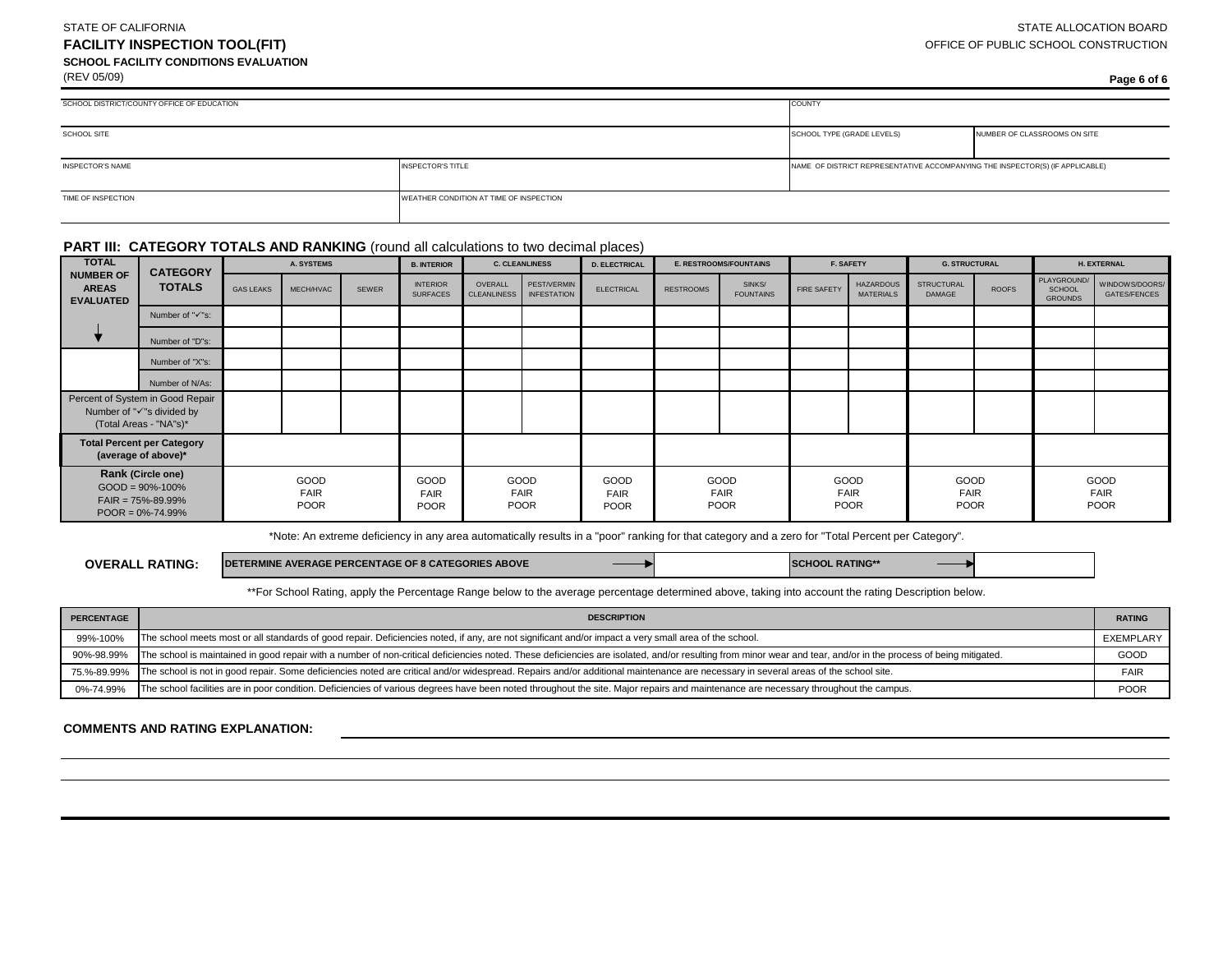## (REV 05/09) STATE OF CALIFORNIA **FACILITY INSPECTION TOOL SCHOOL FACILITY CONDITIONS EVALUATION**

## **GENERAL INFORMATION**

The Facility Inspection Tool (FIT) has been developed by the Office of Public School **The FIT is comprised of three parts as follows:** Construction to determine if a school facility is in "good repair" as defined by Education Code (EC) Section  $17002(d)(1)$  and to rate the facility pursuant to EC Section  $17002(d)(2)$ . The tool is designed to identify areas of a school site that are in need of repair based upon a visual inspection of the site. In addition, the EC specifies the tool should not be used to require capital enhancements beyond the standards to which the facility was designed and constructed.

Good repair is defined to mean that the facility is maintained in a manner that ensures that it is clean, safe, and functional. As part of the school accountability report card, school districts and county offices of education are required to make specified assessments of school conditions including the safety, cleanliness, and adequacy of school facilities and needed maintenance to ensure good repair. In addition, beginning with the 2005/2006 fiscal year, school districts and county offices of education must certify that a facility inspection system has been established to ensure that each of its facilities is maintained in good repair in order to participate in the School Facility Program and the Deferred Maintenance Program. This tool is intended to assist school districts and county offices of education in that determination.

County superintendents are required to annually visit the schools in the county of his or her office as determined by EC Section 1240. Further, EC Section 1240(c)(2)(I), states the priority objective of the visits made shall be to determine the status of the condition of a facility that poses an emergency or urgent threat to the health or safety of pupils or staff as defined in district policy, or as defined by EC Section 17592.72(c) and the accuracy of data reported on the school accountability report card with the respect to the safety, cleanliness, and adequacy of school facilities, including good repair as required by EC Sections 17014, 17032.5, 17070.75, and 17089. This tool is also intended to assist county offices of education in performing these functions.

The EC also allows individual entities to adopt a local evaluation instrument to be used in lieu of the FIT provided the local instrument meets the criteria specified in EC Section 17002(d) and as implemented in the FIT. Any evaluation instrument adopted by the local educational agency for purpose of determining whether a school facility is maintained in good repair may include any number of additional items but must minimally include the criteria and rating scheme contained in the FIT.

#### **USER INSTRUCTIONS**

**Part I, Good Repair Standard** outlines the school facility systems and components, as specified in EC Section 17002(d)(1), that should be considered in the inspection of a school facility to ensure it is maintained in a manner that assures it is clean, safe and functional. Each of the 15 sections in the Good Repair Standard provides a description of a minimum standard of good repair for various school facility categories. Each section also provides examples of clean, safe and functional conditions. The list of examples is not exhaustive. If an evaluator notes a condition that is not mentioned in the examples but constitutes a deficiency, the evaluator can note such deficiency in the applicable category as "other."

Some of the conditions cited in the Good Repair Standard represent items that are critical to the health and safety of pupils and staff. Any deficiencies in these items require immediate attention and, if left unmitigated, could cause severe and immediate injury, illness or death of the occupants. They constitute extreme deficiencies and indicate that the particular building system evaluated failed to meet the standard of good repair at that school site. These critical conditions are identified with underlined text followed by an (X) on the Good Repair Standard. If the underlined statement is not true, then there is an extreme deficiency (to be marked as an "X" on the Evaluation Detail) resulting in a "poor" rating for the applicable category. It is important to note that the list of extreme deficiencies noted in the Good Repair Standard is not exhaustive. Any other deficiency not included in the criteria but meeting the definition above can be noted by the evaluator and generate a poor rating.

**Part II, Evaluation Detail** is a site inspection template to be used to evaluate the areas of a school on a category by category basis. The design of the inspection template allows for the determination of the scope of conditions across campus. In evaluating each area or space, the user should review each of the 15 categories identified in the Good Repair Standard and make a determination of whether a particular area is in good repair. Once the determination is made, it should be recorded on the Evaluation Detail, as follows:

|           | No Deficiency - Good Repair: Insert a check mark if all statements in the           |
|-----------|-------------------------------------------------------------------------------------|
|           | Good Repair Standard are true, and there is no indication of a deficiency in the    |
|           | specific category.                                                                  |
| D         | <b>Deficiency:</b> Mark "D" if one or more statement(s) in the Good Repair Standard |
|           | for the specific category is not true, or if there is other clear evidence of the   |
|           | need for repair.                                                                    |
| X         | <b>Extreme Deficiency:</b> Indicate "X" if the area has a deficiency that is        |
|           | considered an "Extreme Deficiency" in the Good Repair Standard or there is a        |
|           | condition that qualifies as an extreme deficiency but is not noted in the Good      |
|           | Repair Standard.                                                                    |
| <b>NA</b> | Not Applicable: If the Good Repair Standard category (building system or            |
|           | component) does not exist in the area evaluated, mark "NA".                         |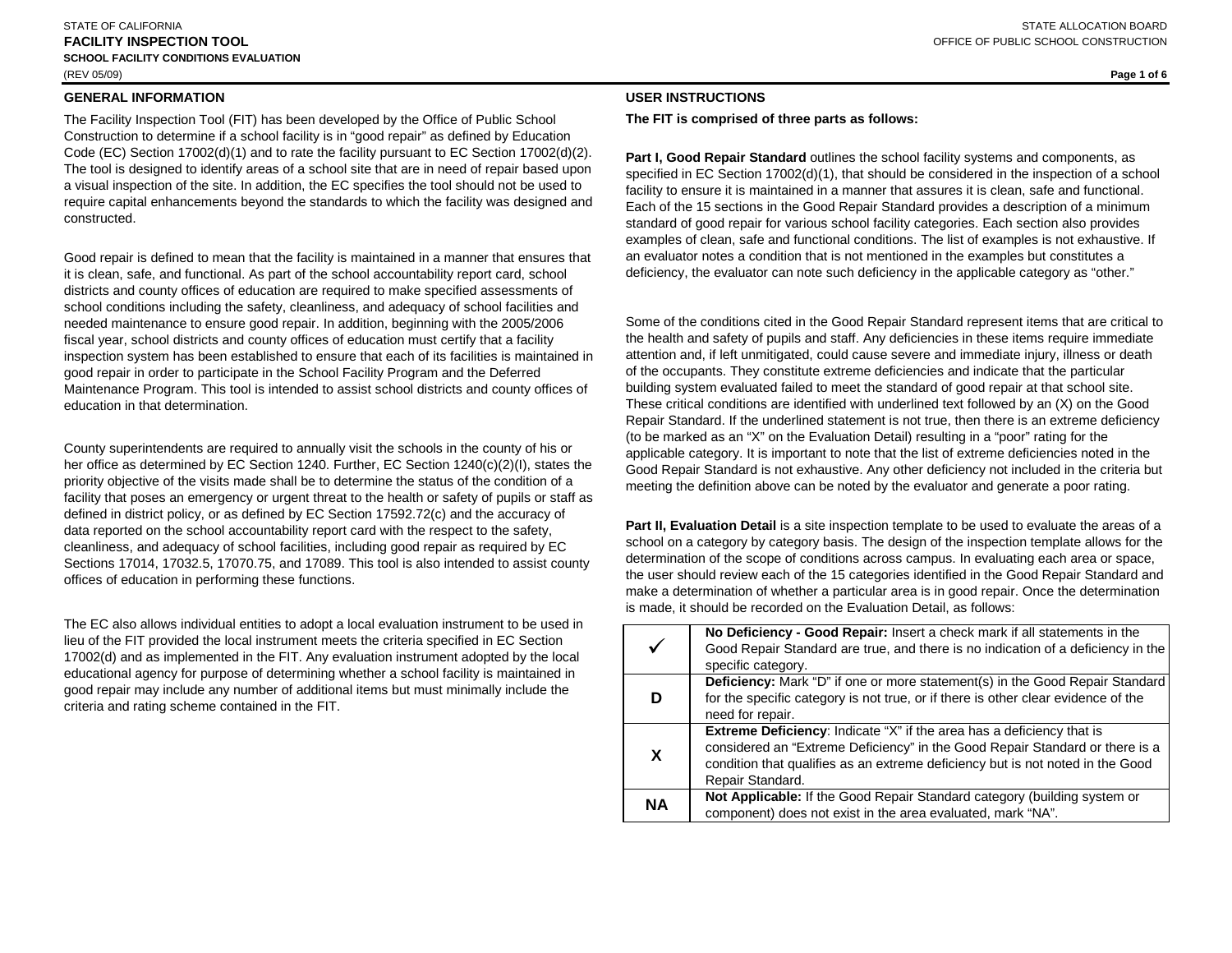**Page 2 of 6**

Below are suggested methods for evaluating various systems and areas:

• **Gas** and **Sewer** are major building systems that may span the entire school campus but may not be evident as applicable building systems in each classroom or common areas. However, because a deficiency in either of these systems could become evident and present a health and safety threat anywhere on campus, the user should not mark "NA" and should instead include an evaluation of these systems in each building space.

• **Roofs** can be easily evaluated for stand alone areas, such as portable classrooms. For permanent buildings containing several areas to be evaluated, roofs should be considered as parts of individual areas in order to accurately account for a scope of any roofing deficiency. For example, a 10 classroom building contains damaged gutters on one side of the building, spanning across five classrooms. Therefore, an evaluator should mark five classrooms as deficient in the roof category and the other five classrooms as in good repair, assuming there are no other visible deficiencies related to roofing.

**• Overall Cleanliness** is intended to be used to evaluate the cleanliness of each space. For example, a user should note a deficiency due to dirty surfaces in Overall Cleanliness, rather than **Interior Surfaces**. At the same time, the user should note such deficiency only in Overall Cleanliness in order to avoid accounting for such deficiency twice, i.e. in two sections.

**•** The tool is designed to evaluate stand-alone restrooms as separate areas. However, restrooms contained within other spaces, such as a kindergarten classroom or a library, can be evaluated as part of that area under Restrooms. If the area evaluated does not contain a restroom, Restrooms should be marked "NA."

**• Drinking fountains** can exist within individual classrooms or areas, right outside of classrooms or restrooms or other areas, or as stand alone fixtures on playgrounds and sports fields. If a drinking fountain or a set of fountains is located inside a building or immediately outside the area being evaluated, it should be included in the evaluation of that area under Drinking Fountains. If a fountain is located on the school grounds, it should be evaluated as part of that outside space. If there is no drinking fountain in the area evaluated, Drinking Fountains should be marked "NA."

**• Playgrounds/School Grounds**, should be evaluated as separate areas by dividing a campus into sections with defined borders. In this case, several sections of the good repair criteria would not apply to the evaluation, as they do not exist outside of physical building areas, such as **Structural Damage** and **Fire Safety**, for example.

**Part III** includes the **Category Totals and Ranking**, the **Overall Rating**, and a section for **Comments and Rating Explanation**.

Once the inspector completes the site inspection, he or she must total the number of areas evaluated. The inspector must also count all of the spaces deemed in good repair, deficient, extremely deficient, or not applicable under each of the 15 sections. Next, the evaluator must determine the condition of each section by taking the ratio of the number of areas deemed in good repair to the number of areas being evaluated (after subtracting nonapplicable spaces from the total number of areas evaluated). If any of the 15 sections received a rating of extreme deficiency, the ratio (i.e., the percentage of good repair) for that section and the category the section is in should default to zero. The total percent per category (A through H) is determined by the total of all percentages of systems in good repair divided by the number of sections in that category. For example, to determine the total percent for the Structural category, add the percentages for the Structural Damage and Roof sections and divide the result by two.

Next, the overall school site score is determined by computing the average percentage rating of the eight categories (i.e., the total of all percentages divided by eight). Finally, the rater should determine the overall School Rating by applying the Percentage Range in the table provided in Part III to the average percentage calculated and taking into consideration the Rating Description provided in the same table.

\*Although the FIT is designed to evaluate each school site within a reasonable range of facility conditions, it is possible that an evaluator may identify critical facility conditions that result in an Overall School Rating that does not reflect the urgency and severity of those deficiencies and/or does not match the rating's Description in Part III. In such instances, the evaluator may reduce the resulting school score by one or more grade categories and describe the reasons for the reduction in the space provided for Comments and Rating Explanation.

When completing Part III of the FIT, the instructor should note the date and time of the inspection as well as weather conditions and any other pertinent inspection information in the specific areas provided and utilize the Comments and Rating Explanation Section if needed.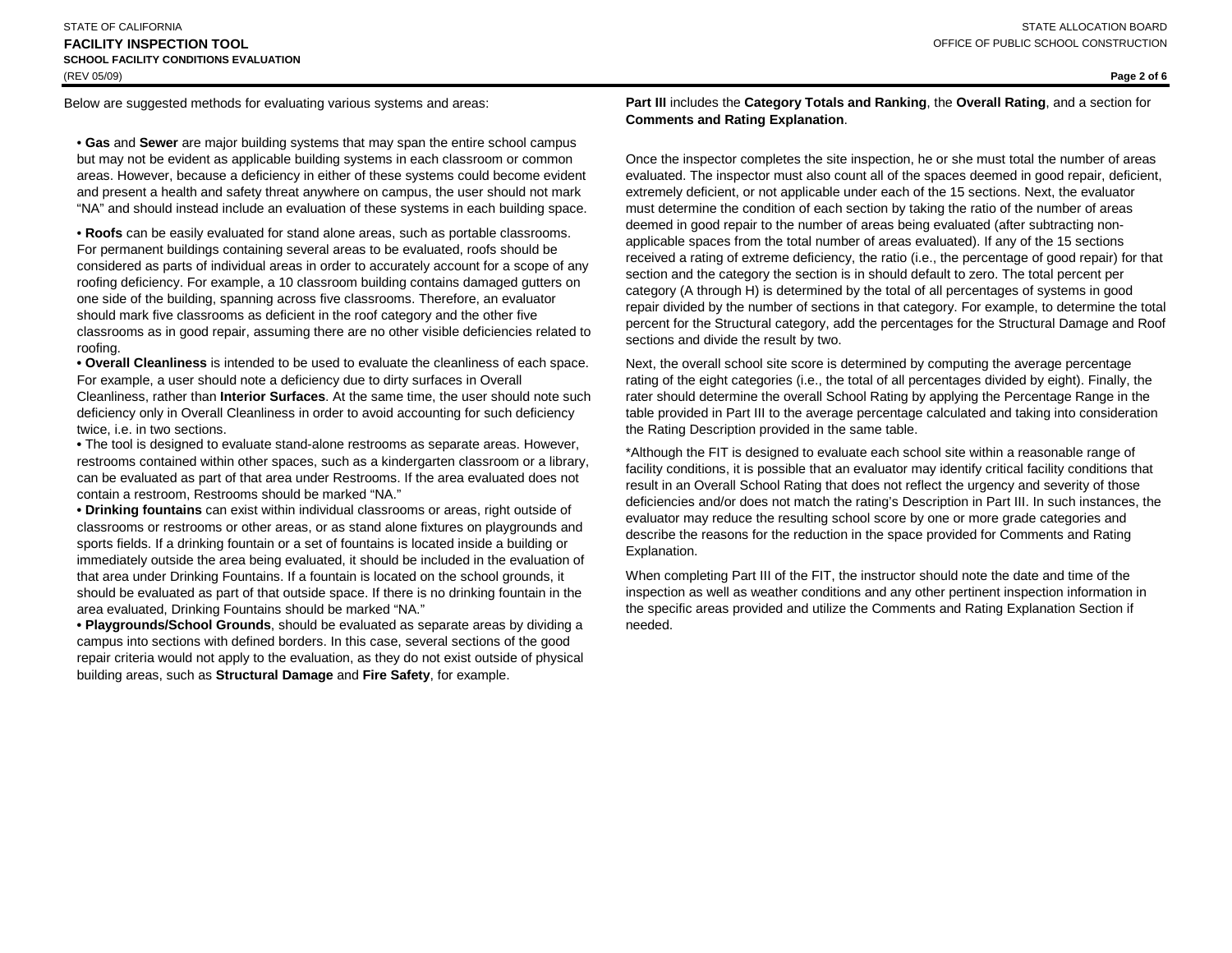**CATEGORY 1 2 3 4 5 6 7 8 9 10 11 12 13 14 15** COMMENTS: COMMENTS: COMMENTS: COMMENTS: COMMENTS: COMMENTS: COMMENTS: COMMENTS: COMMENTS: COMMENTS: COMMENTS: HAZARDOUS MATERIALS **STRUCTURAL** DAMAGE SINKS/ FOUNTAINS PEST/VERMIN INFESTATION WINDOWS/ DOORS/ **GATES/FENCES INTERIOR**<br>SURFACES MECH/HVAC SEWER INTERIOR OVERALL CLEANLINESS INFESTATION ELECTRICAL RESTROOM FOUNTAINS FIRE SAFETY MATERIALS DAMAGE ROOFS PLAYGROUND/S CHOOL GROUNDS AREA GAS LEAKS MECHIHVAC SEWER SUBFACES CLEAN INFESTRATION ELECTRICAL RESTROOM **PART II: EVALUATION DETAIL** Date of Inspection: School Name:

> Use additional sheets as necessary. Marks: = Good Repair (When filling up the electronic version, please use **ctrl+G** ); **D** = Deficiency; **X** = Extreme Deficiency; **NA** = Not Applicable

STATE ALLOCATION BOARD

OFFICE OF PUBLIC SCHOOL CONSTRUCTION

STATE OF CALIFORNIA<br>**FACILITY INSPECTION TOOL**  $(5/09)$ **SCHOOL FACILITY CONDITIONS EVALUATION**

| DEV.<br>-KE.<br>u | ი: |
|-------------------|----|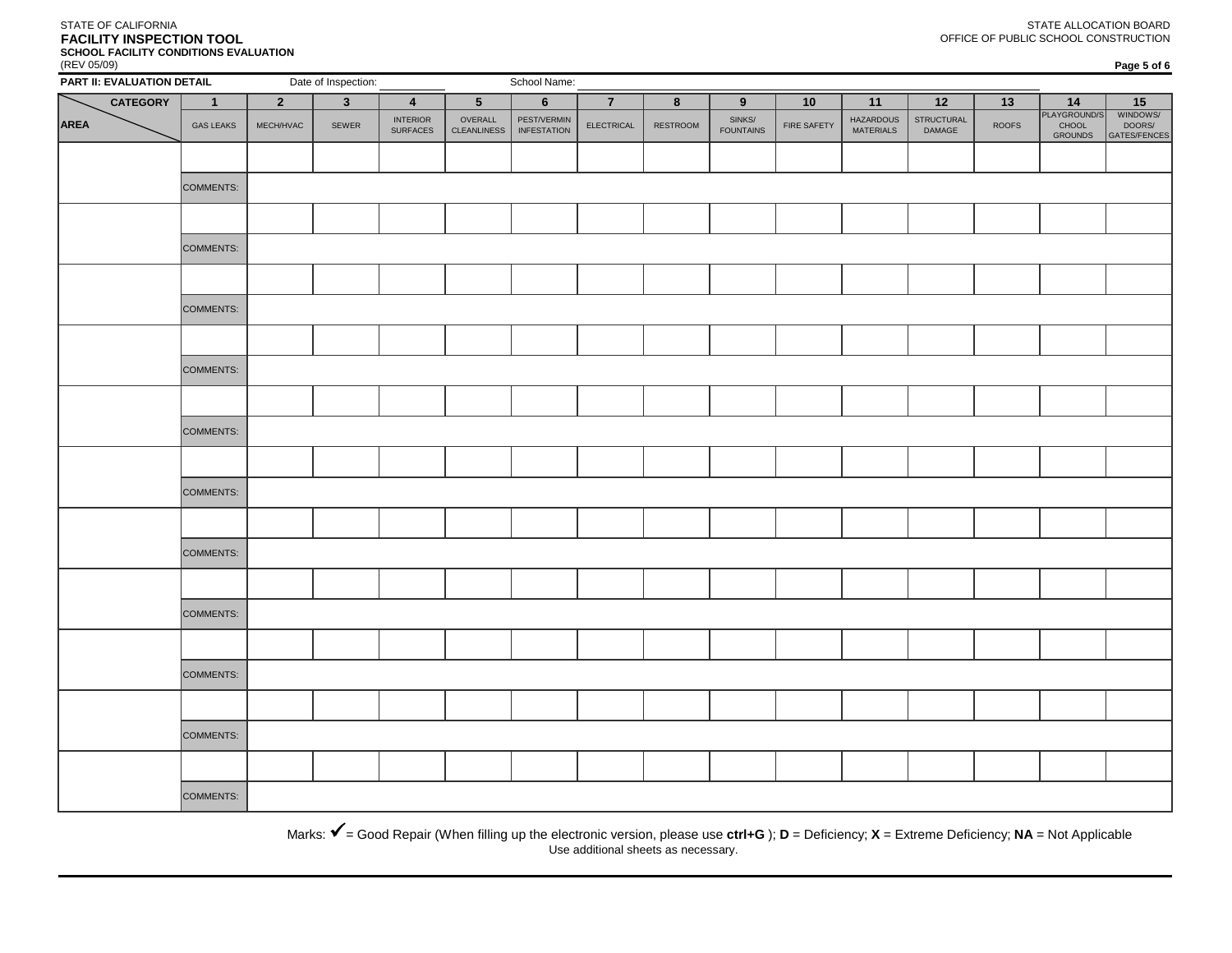#### **Page 3 of 6**

## **PART I: GOOD REPAIR STANDARD**

(X): If underlined statement is not true, then this is an extreme deficiency (marked as an "X") on the Evaluation Detail resulting in a "poor" rating for the applicable category.

#### **Gas Leaks**

*Gas systems and pipes appear safe, functional, and free of leaks. Examples include but are not limited to the following:*

a. There is no odor that would indicate a gas leak. (X)

b. Gas pipes are not broken and appear to be in good working order. (X)

c. Other

## **Mechanical Systems**

*Heating, ventilation, and air conditioning systems (HVAC) as applicable are functional and unobstructed. Examples include but are not limited to the following:*

- a. The HVAC system is operable. (X)
- b. The facilities are ventilated (via mechanical or natural ventilation).
- c. The ventilation units are unobstructed and vents and grills are without evidence of excessive dirt or dust.
- d. There appears to be an adequate air supply to all classrooms, work spaces, and facilities (i.e. no strong odor is present, air is not stuffy)
- e. Interior temperatures appear to be maintained within normally accepted ranges.
- f. The ventilation units are not generating any excessive noise or vibrations. g. Other

#### **Sewer**

*Sewer line stoppage is not evident. Examples include but are not limited to the following:*

- facilities or on the school grounds. (X) a. There are no obvious signs of flooding caused by sewer line back-up in the
- b. The sanitary system controls odors as designed.
- c. Other

## **Interior Surfaces (Floors, Ceilings, Walls, and Window Casings)**

*Interior surfaces appear to be clean, safe, and functional. Examples include but are not limited to the following:*

- a. Walls are free of hazards from tears and holes.
- b. Flooring is free of hazards from torn carpeting, missing floor tiles, holes.
- c. Ceiling is free of hazards from missing ceiling tiles and holes.
- staining, warping, peeling, mineral deposits, etc.) d. There is no evidence of water damage (e.g. no condensation, dampness,

e. Other

## **Overall Cleanliness**

*School grounds, buildings, common areas, and individual rooms appear to have been cleaned regularly. Examples include but are not limited to the following:*

- a. Area(s) evaluated is free of accumulated refuse, dirt, and grime.
- b. Area(s) evaluated is free of unabated graffiti.
- c. Restrooms, drinking fountains, and food preparation or serving areas appear to have been cleaned each day that school is in session. d. Other

# **Pest/Vermin Infestation**

*Pest or vermin infestation are not evident. Examples include but are not limited to the following:*

- a. There is no evidence of a major pest or vermin infestation. (X)
- b. There are no holes in the walls, floors, or ceilings.
- c. Rodent droppings or insect skins are not evident.
- d. Odor caused by a pest or vermin infestation is not evident.
- e. There are no live rodents observed.

f. Other

## **Electrical (Interior and Exterior)**

*1. There is no evidence that any portion of the school has a power failure. (X)*

*2. Electrical systems, components, and equipment appear to be working properly. Examples include but are not limited to the following:*

- a. There are no exposed electrical wires. Electrical equipment is properly covered and secured from pupil access. (X)
- b. Outlets, access panels, switch plates, junction boxes and fixtures are properly covered and secured from pupil access.
- c. Other

*3. Lighting appears to be adequate and working properly, including exterior lights. Examples include but are not limited to the following:*

- a. Lighting appears to be adequate.
- b. Lighting is not flickering.
- c. There is no unusual hum or noise from the light fixtures.

d. Other